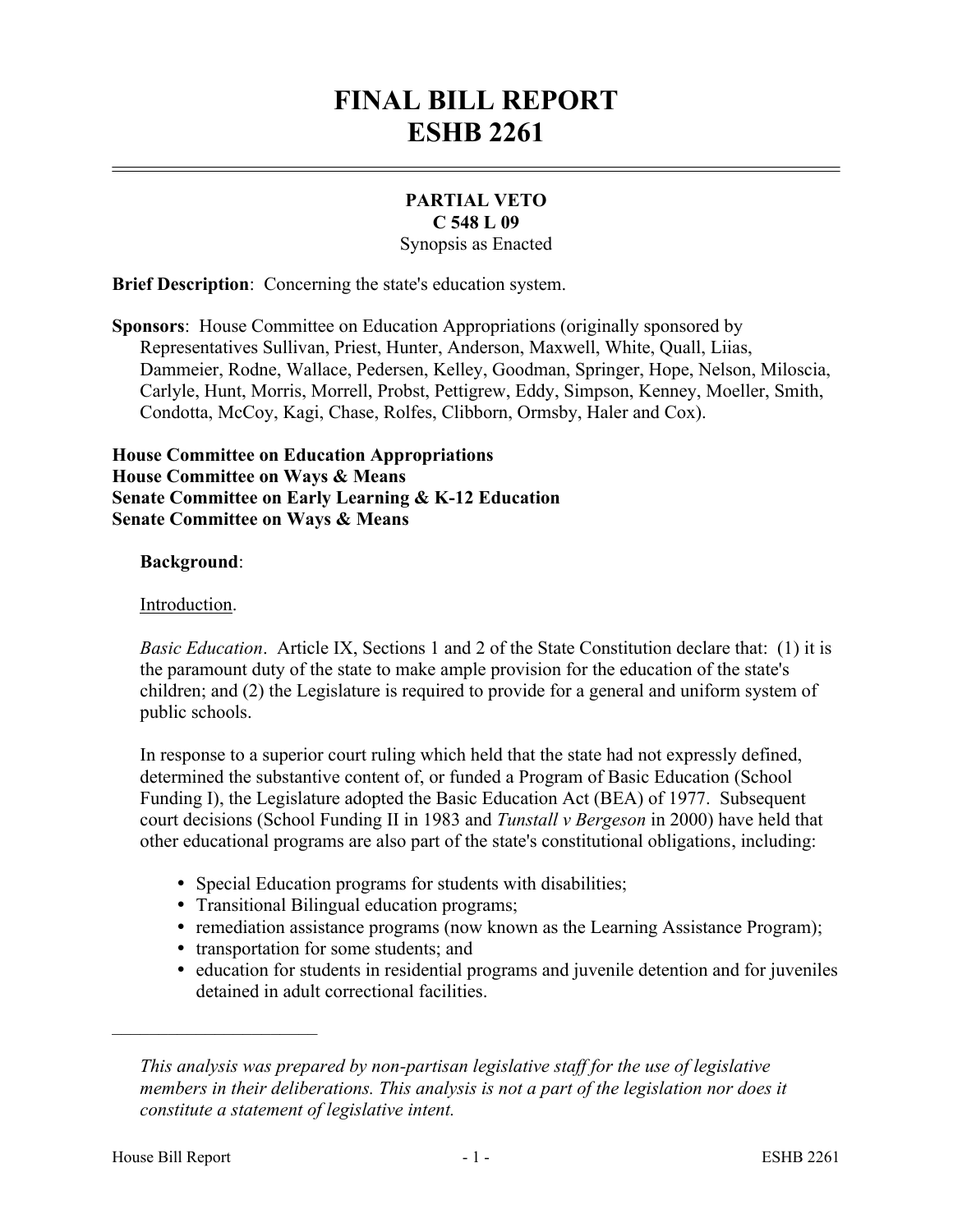Through this combination of statutory law and judicial decisions, these programs have come to be collectively referred to as "Basic Education," signifying a constitutional obligation by the state under Article IX to provide for the programs.

The courts have also established various principles that are associated with the Basic Education designation. For example, under the School Funding II superior court ruling, once the Legislature has defined and fully funded the Program of Basic Education, it may not reduce that level of funding, even in periods of fiscal crisis. However, the definitions and funding formulas are subject to review, evaluation, and revision by the Legislature to meet the current needs of the children in the state.

*Joint Task Force on Basic Education Finance*. In 2007 the Legislature established the Joint Task Force on Basic Education Finance (Task Force). The Task Force was charged with reviewing the definition of Basic Education, developing options for a new funding structure and funding formulas, and proposing a new definition of Basic Education that was realigned with the expectations for the state's public education system. The Task Force's final report was issued on January 14, 2009.

### Program of Basic Education.

*Definition*. The 1977 BEA defines the Program of Basic Education as:

- the goal of the school system, which includes providing students the opportunity to develop essential knowledge and skills in various subjects;
- � the Instructional Program to be made available by school districts; and
- the determination and distribution of state funding to support the Instructional Program.

*Instructional Program*. School districts must: make the Instructional Program accessible to all students aged 5 to 21; offer a district-wide average of 1,000 instructional hours in grades 1 through 12 and 450 hours for kindergarten; provide a minimum school year of 180 days; and provide instruction in the Essential Academic Learning Requirements. In addition, each school district must maintain a ratio of at least 46 Basic Education certificated instructional staff (CIS) for each 1,000 full-time equivalent (FTE) students. The CIS includes teachers, counselors, nurses, librarians, and other school staff required to have state certificates.

In 2007 legislation was enacted to phase-in the provision of full-day kindergarten, starting with schools with the highest number of low-income students. This expansion is expressly outside the definition of Basic Education.

*Funding Allocation for Instructional Program*. The distribution formulas for the Instructional Program are based primarily on staffing ratios that drive an allocation for each 1,000 FTE students. There are minimum staffing ratios for CIS, administrative staff, and classified staff, with the numeric ratios set forth in statute. The formulas must also recognize non-salary costs. The formulas are "for allocation purposes only," leaving it to school districts to determine how best to use the resources. The remaining detail of the funding and distribution formulas, including any enhancements beyond the statutory minimums, are found in the state appropriations act and associated documents.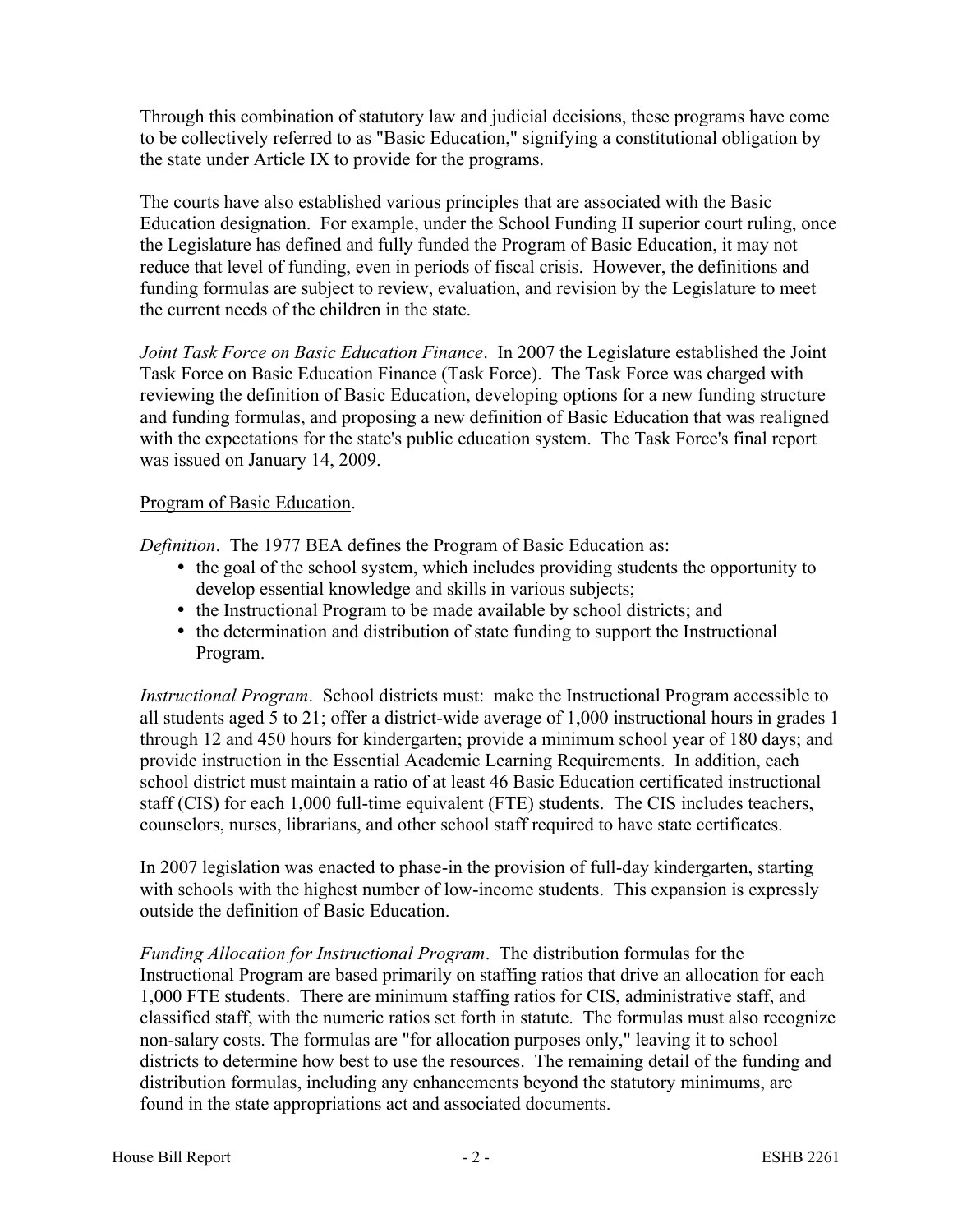*Categorical Programs*. State funding for the Learning Assistance Program (LAP) and the Transitional Bilingual Instruction Program (TBIP) must be expended on the students to be served in the program. A statute directs that funding for the LAP be based on the income level of students; otherwise, the funding formulas for these programs are contained in the state appropriations act.

Special Education for students with disabilities is funded on an "excess cost" basis. The formula, which appears in the state appropriations act, is a percentage (1.15 percent for children aged birth to five who are not in kindergarten and .9309 for students in grades kindergarten through 12) of the Instructional Program allocation. The allocation is based on a maximum of 12.7 percent of total FTE student enrollment in grades kindergarten through 12. The state appropriations act also establishes a Special Education Safety Net where funds are made available for safety net awards for school districts with demonstrated needs for special education funding beyond the amounts provided through the excess cost allocation.

### Other Programs.

*Early Learning*. State and federally-supported preschool programs are overseen by the Department of Early Learning (DEL). The Legislature provides funding to support the Early Childhood Education and Assistance Program, which is similar to the federally funded Headstart program. The programs are delivered under contract with the DEL, and providers include school districts, Educational Service Districts, community colleges, and non-profit community organizations. Early Learning has not been considered part of Basic Education.

*Graduation Requirements.* Minimum high school graduation requirements are established by the State Board of Education (SBE) and include 19 course credits with a distribution of courses across subject areas. In 2008 the SBE adopted a policy framework for new graduation requirements called "Core 24" that is based 24 course credits. The SBE has also adopted a definition of a meaningful high school diploma: the opportunity for students to graduate from high school ready for success in postsecondary education, gainful employment, and citizenship.

*Highly Capable.* The courts have previously declined to include supplemental instruction for highly capable (gifted) students under the Program of Basic Education. The statutes for the Highly Capable Program say that state funds, if provided, are to be based on a per-student amount not to exceed 3 percent of a district's FTE student enrollment. The 2007-09 appropriations act allocates funding at 2.314 percent of FTE enrollment.

*Pupil Transportation.* The pupil transportation funding formula is intended to fund the costs of transportation of eligible students to and from school at 100 percent or as close as reasonably possible. The formula calculates costs based on a radius mile for each student transported, adjusted by various factors. A study in 2006 by the Joint Legislative Audit and Review Committee found a 95 percent probability that "to and from" pupil transportation expenditures exceeded the state allocation by between \$92 and \$114 million in the 2004-05 school year.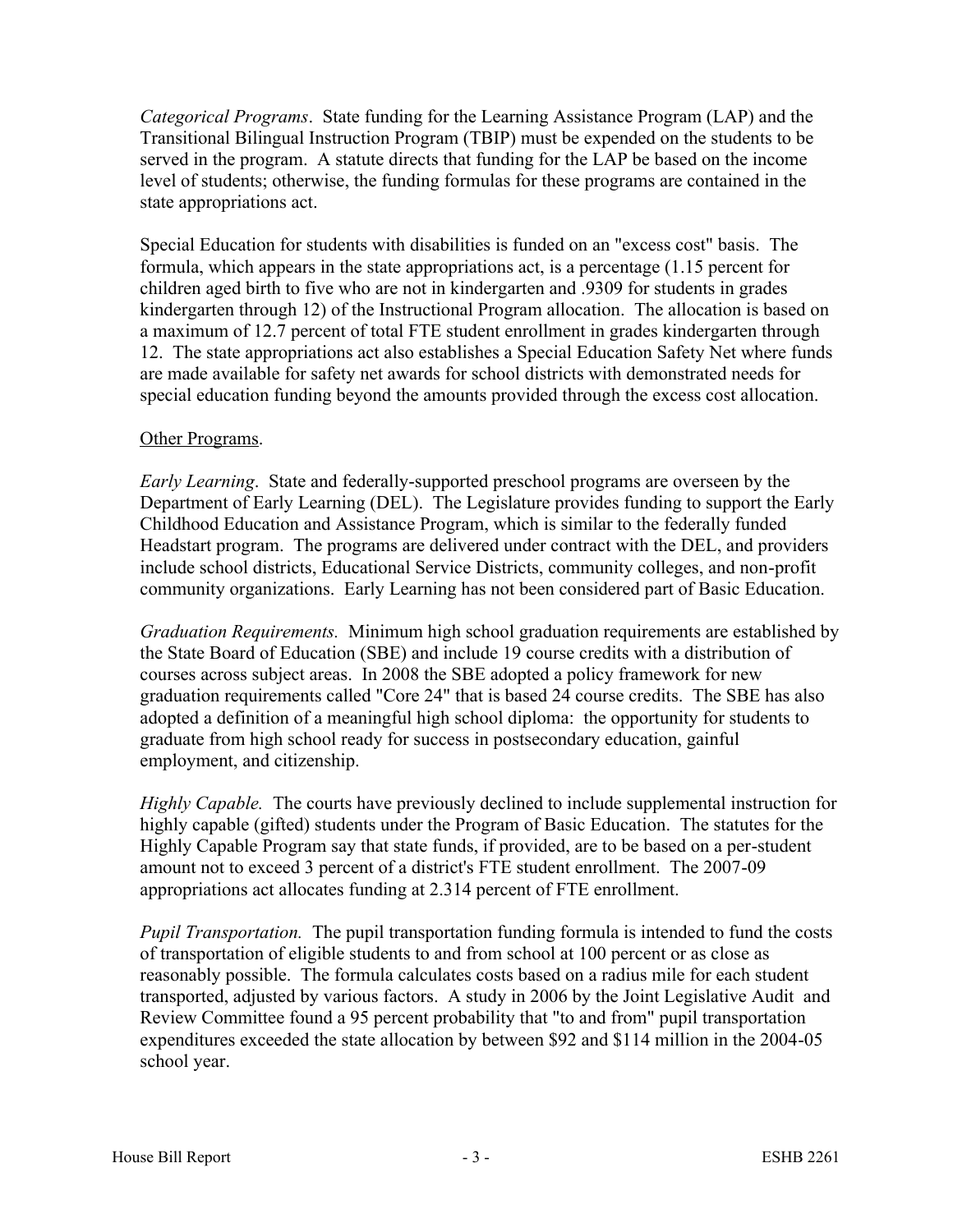In 2007 the Legislature directed the Office of Financial Management to contract for a study recommending two alternative student transportation funding formula options. The final report was presented to the Legislature in December 2008.

### Other Topics.

*Certification*. The Professional Educator Standards Board (PESB) establishes state certification requirements for teachers and other educators. There are two levels of state certification: residency and professional. To receive a residency certificate, teachers must complete an approved program offered through a College of Education. In 2007 the Legislature directed the PESB to implement a uniform and externally administered assessment of teaching skill for professional certification by 2010.

*Compensation.* State allocations for salaries for CIS are provided through a salary schedule adopted by the Legislature in the state appropriations act. The schedule is based on years of experience and academic degrees and credits attained by the individual. Since 1993 the Legislature has provided funding for Learning Improvement Days (LID) through the salary allocation schedule. The state appropriations act requires school districts to add the LID to the 180-day contract year to be eligible for the funds and limits their use to specific activities identified in a school improvement plan.

*Local Funding*. The School Funding I decision found that local voter-approved property tax levies may only be used to fund enrichment programs and programs outside the Program of Basic Education. The Levy Lid Act (enacted along with the BEA) limits the amount of revenue that can be raised through maintenance and operations levies. The Local Effort Assistance program (LEA) or levy equalization was created to mitigate the effect that aboveaverage property tax rates might have on the ability of a school district to raise local revenues through voter-approved levies. The LEA is also expressly not part of Basic Education.

*Education Data*. Since 2002, the Office of Superintendent of Public Instruction (OSPI) has been developing a data system that assigns each student a unique student identification number and collects demographic and other information. In 2007 the Legislature directed the OSPI to establish standards for school data systems and a reporting format for school districts. A new student data system will be implemented statewide in 2008-09 with increased capacity to collect data and connect information from other data bases.

In 2007 an Education Research and Data Center (Data Center) was created within the Office of Financial Management. The purpose of the Data Center is to serve as a hub for data originating from the various education sectors: early learning, K-12, two- and four-year higher education, and workforce training and employment.

*Accountability*. The SBE has responsibility for implementing a statewide accountability system that includes identification of successful schools and districts, those in need of assistance, and those in which state intervention measures are needed. For the past two years, the SBE has been working on accountability, and on January 15, 2009, it adopted a resolution to develop an accountability index, work to build the capacity of districts to help their schools improve, establish a process for placing schools and districts on Academic Watch, and continue to refine the details of the accountability system.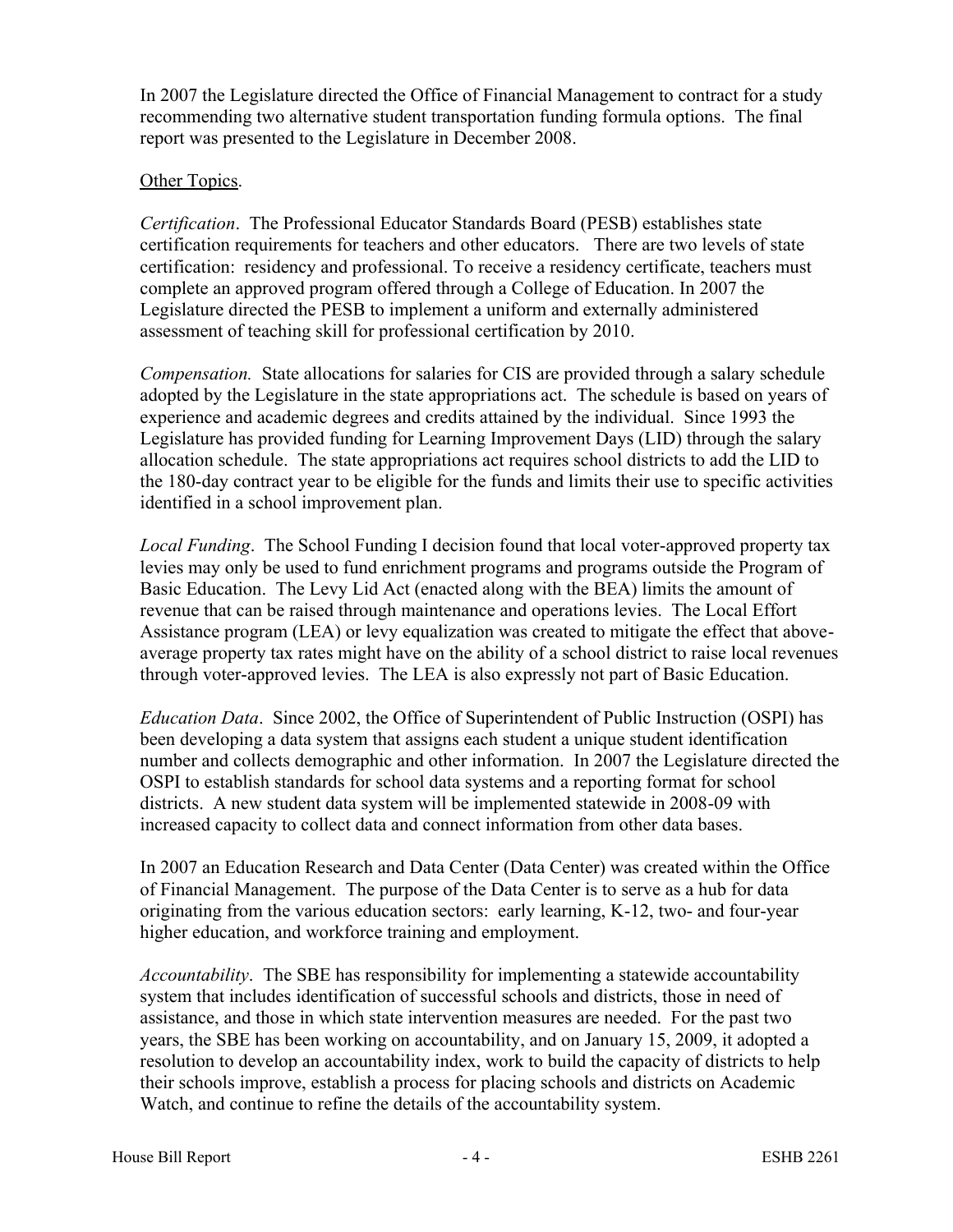### **Summary**:

### Introduction.

*Intent*. The Legislature intends to continue to review, evaluate, and revise the definition and funding of Basic Education in order to continue to fulfill the state's obligation under Article IX of the State Constitution. For practical and educational reasons, major changes in the program and funding cannot occur instantaneously. The Legislature intends to develop a realistic implementation strategy and establish a formal structure for monitoring the implementation of an evolving Program of Basic Education and the financing necessary to support it. The Legislature intends that the redefined Program of Basic Education and funding be fully implemented by 2018. It is the Legislature's intent that the policies and formulas under the bill will constitute the Legislature's definition of Basic Education once fully implemented.

*Quality Education Council*. A Quality Education Council (QEC) is created to recommend and inform ongoing implementation of an evolving definition of Basic Education. Members include eight legislators and representatives of the Governor's Office, the State Board of Education (SBE), the Superintendent of Public Instruction (SPI), the Professional Educator Standards Board (PESB), and the Department of Early Learning (DEL).

The QEC develops strategic recommendations on the Program of Basic Education, taking into consideration the capacity of the education system and the progress of implementing data systems. Recommendations are intended to inform educational policy and funding decisions, identify measurable goals and priorities for a ten-year time period, and enable continuing implementation of an evolving program. The QEC makes a report to the Legislature by January 1, 2010, including recommendations for resolving issues or decisions requiring legislative action during the 2010 legislative session. The QEC's first report also includes:

- a recommended schedule for concurrent phase-in of any changes in the Basic Education Program and funding with full implementation to be completed by September 1, 2018;
- � a recommended schedule for phasing-in implementation of the new pupil transportation funding formula beginning in 2013;
- consideration of a statewide mentoring program; and
- � recommendations for a Program of Early Learning for at-risk children.

The QEC is staffed by the Office of the Superintendent of Public Instruction (OSPI) and the Office of Financial Management (OFM). After 2009, the QEC meets no more than four times per year.

#### Program of Basic Education.

*Definition*. Effective September 1, 2011, the Program of Basic Education that complies with Article IX of the State Constitution is defined as:

- the Instructional Program of Basic Education provided by public schools;
- � the program for students in residential schools and juvenile detention facilities;
- � the program for individuals under age 18 who are in adult correctional facilities; and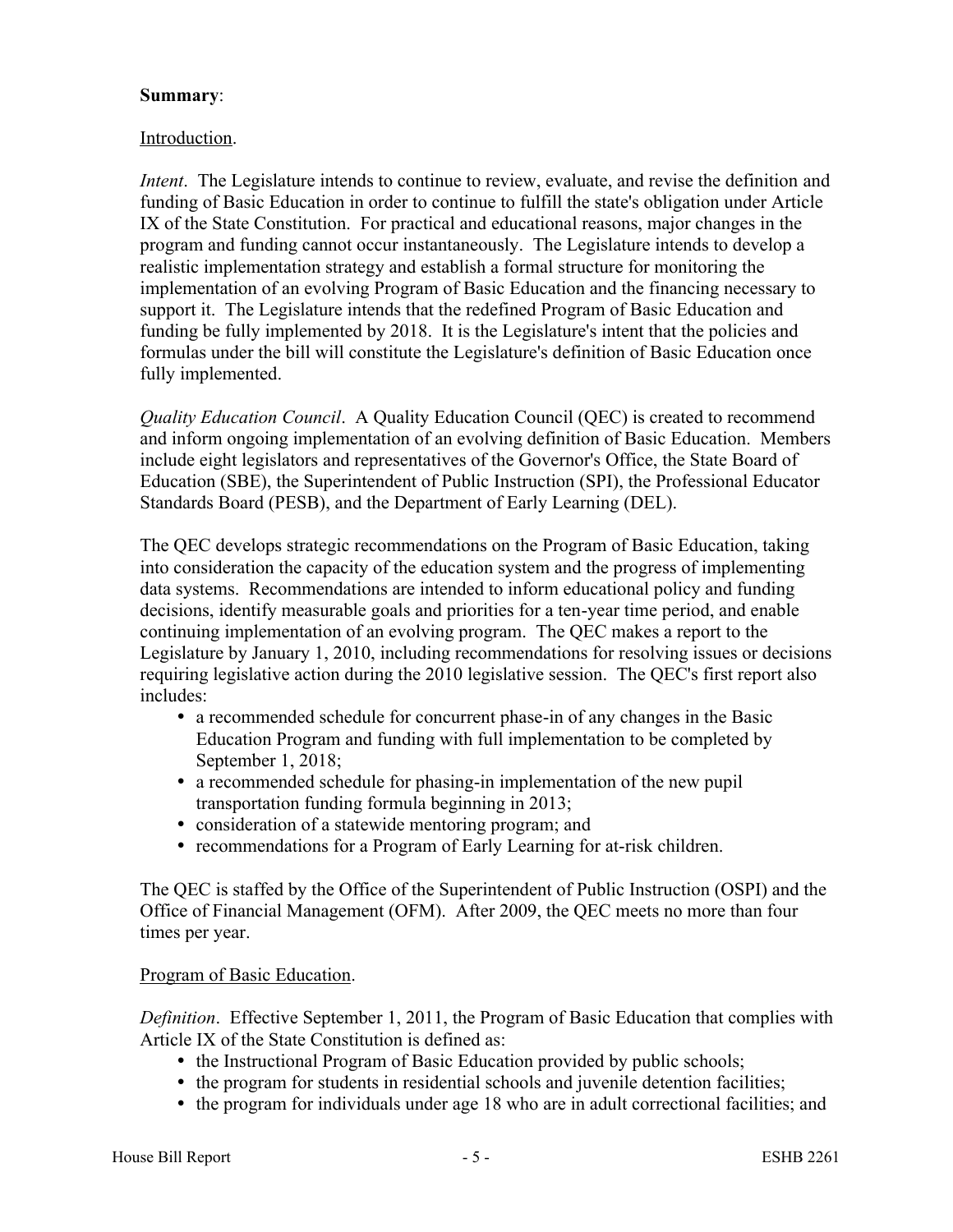� transportation and transportation services to and from school for eligible students.

The Program of Basic Education also includes the opportunity for students to develop the knowledge and skills necessary to meet graduation requirements, intended to allow them the opportunity to graduate with a meaningful high school diploma, that prepares them for postsecondary education, gainful employment, and citizenship.

*Instructional Program*. Also effective September 1, 2011, the minimum Instructional Program of Basic Education offered by school districts is as follows:

- 180 school days per school year, with 180 half-days for kindergarten, which is increased to 180 full days beginning with schools with the highest percentages of low-income students;
- � a district-wide average of 1,000 instructional hours across all grade levels, to be increased according to an implementation schedule adopted by the Legislature to 1,080 hours in grades 7 through 12 and 1,000 instructional hours in grades 1 through 6; and
- � 450 instructional hours in kindergarten, to be increased to 1,000 hours as full-day kindergarten is phased-in.

The Instructional Program also includes the opportunity for students to complete 24 credits for high school graduation, subject to a phase-in of course and credit requirements by the Legislature; supplemental instruction through the Learning Assistance Program (LAP), the Transitional Bilingual Instructional Program (TBIP), and the Highly Capable Program; and Special Education for students with disabilities.

*Funding Allocation for Instructional Program*. Beginning September 1, 2011, a new distribution formula is created for the allocation of state funds to school districts to support the Instructional Program of Basic Education, to be implemented to the extent the technical details of the formula have been adopted by the Legislature. The formula is for allocation purposes only. Nothing requires a particular teacher-to-student ratio or requires use of allocated funds to pay for particular types or classifications of staff.

The formula is based on minimum staffing and non-staff costs to support prototypical schools. Prototypes illustrate the level of resources needed to operate a school of a particular size with particular types and grade levels of students using commonly understood terms and inputs. Allocations to school districts will be adjusted from the prototypes based on actual full-time equivalent (FTE) student enrollment in each grade in each school in the district, adjusted for small schools and to reflect other factors in the state appropriations act.

The school prototypes are defined as:

- High school: 600 FTE students in grades 9 through 12;
- Middle school: 432 FTE students in grades 7 and 8; and
- � Elementary school: 400 FTE students in grades kindergarten through 6.

For each school prototype, the core allocation consists of four parts:

1. *Class Size:* an allocation based on the number of FTE teachers calculated using the following factors: the minimum instructional hours required for the grade span, one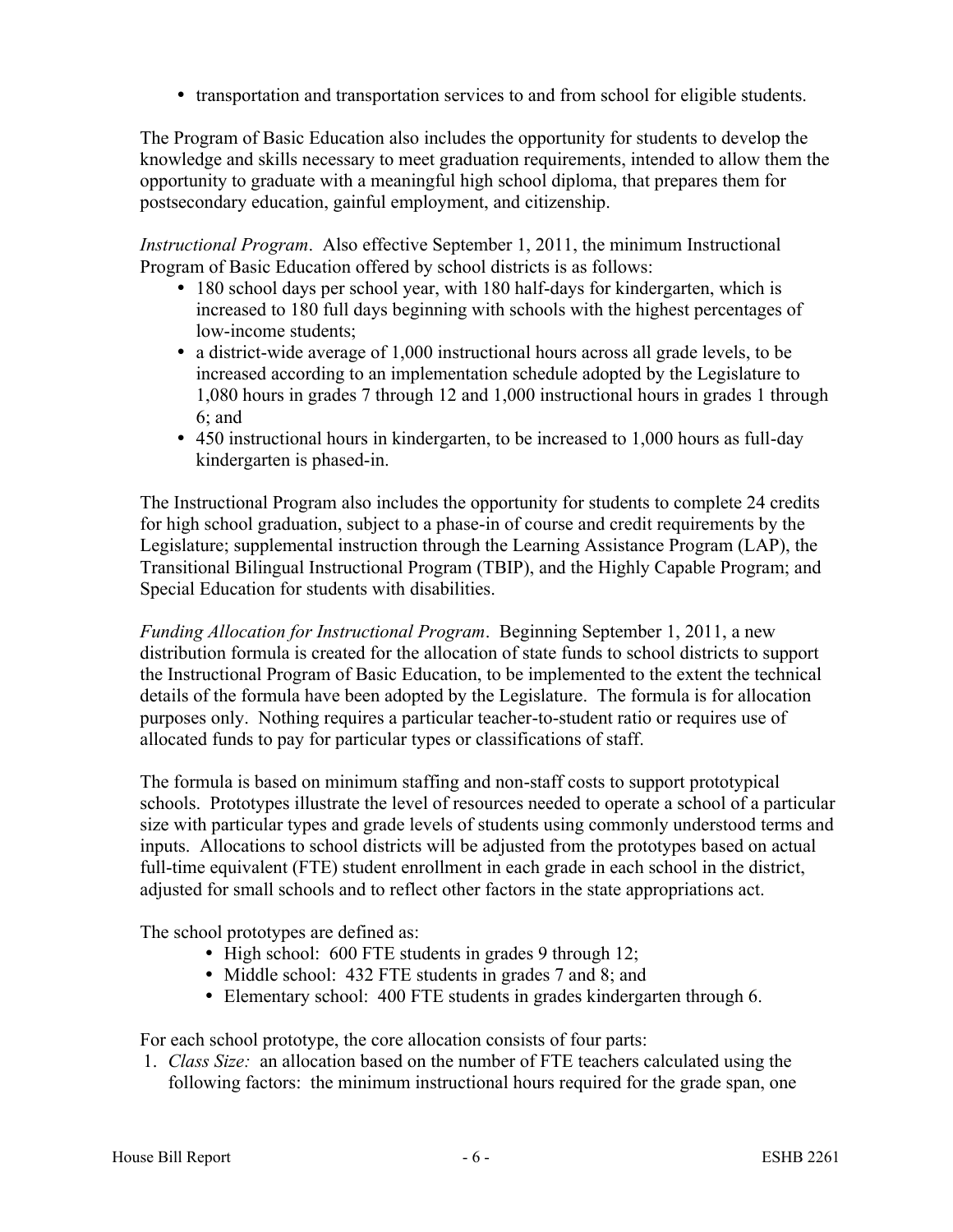teacher planning period per day, and average class sizes of various types as specified in the state appropriations act;

- 2. *Other Building Staff:* an allocation for principals, teacher-librarians, student health services, guidance counselors, professional development coaches, teaching assistance, office and technology support, custodians, and classified staff providing student/staff safety;
- 3. *Maintenance, Supplies, and Operating Costs (MSOC):* a per-FTE student allocation for student technology, utilities, curriculum, instructional professional development, other building costs, and central office administration. The allocation will be enhanced for student enrollment in certain career and technical education and science courses; and
- 4. *Central Office Administrative Staff*: a staffing allocation calculated as a percentage of the allocations for teachers and other building staff for all schools in the district, with the percentage specified in the state appropriations act.

Allocations for middle and high schools that are based on the number of low-income students will be adjusted to reflect underreporting of eligibility for Free and Reduced Price Lunch (FRL) among these students.

*Categorical Programs*. Within the distribution formula for the Instructional Program of Basic Education are enhancements in addition to the core allocation for the following categorical programs:

- 1. *Learning Assistance Program*: an enhancement based on the percent of FRL students in each school to provide an extended school day and school year, plus an allocation for MSOC;
- 2. *Transitional Bilingual Instruction Program*: an enhancement for students eligible for and enrolled in the TBIP based on the percent of the school day a student is assumed to receive supplemental instruction, plus an allocation for MSOC;
- 3. *Highly Capable Program:* an enhancement based on 2.314 percent of each district's FTE student enrollment to provide an extended school day and school year, plus an allocation for MSOC; and
- 4. *Special Education:* an enhancement made on an excess cost basis that is a specified percentage (1.15 percent for students aged birth to five who are not in kindergarten and .9309 for students in grades kindergarten through 12) of the core allocation for basic class size, other building staff, and MSOC. The excess cost allocation is based on district-wide enrollment not to exceed 12.7 percent of total FTE enrollment in grades kindergarten through 12.

The Special Education Safety Net is placed into statute. Clarifications and corrections are made to other statutes to align with the new distribution formulas.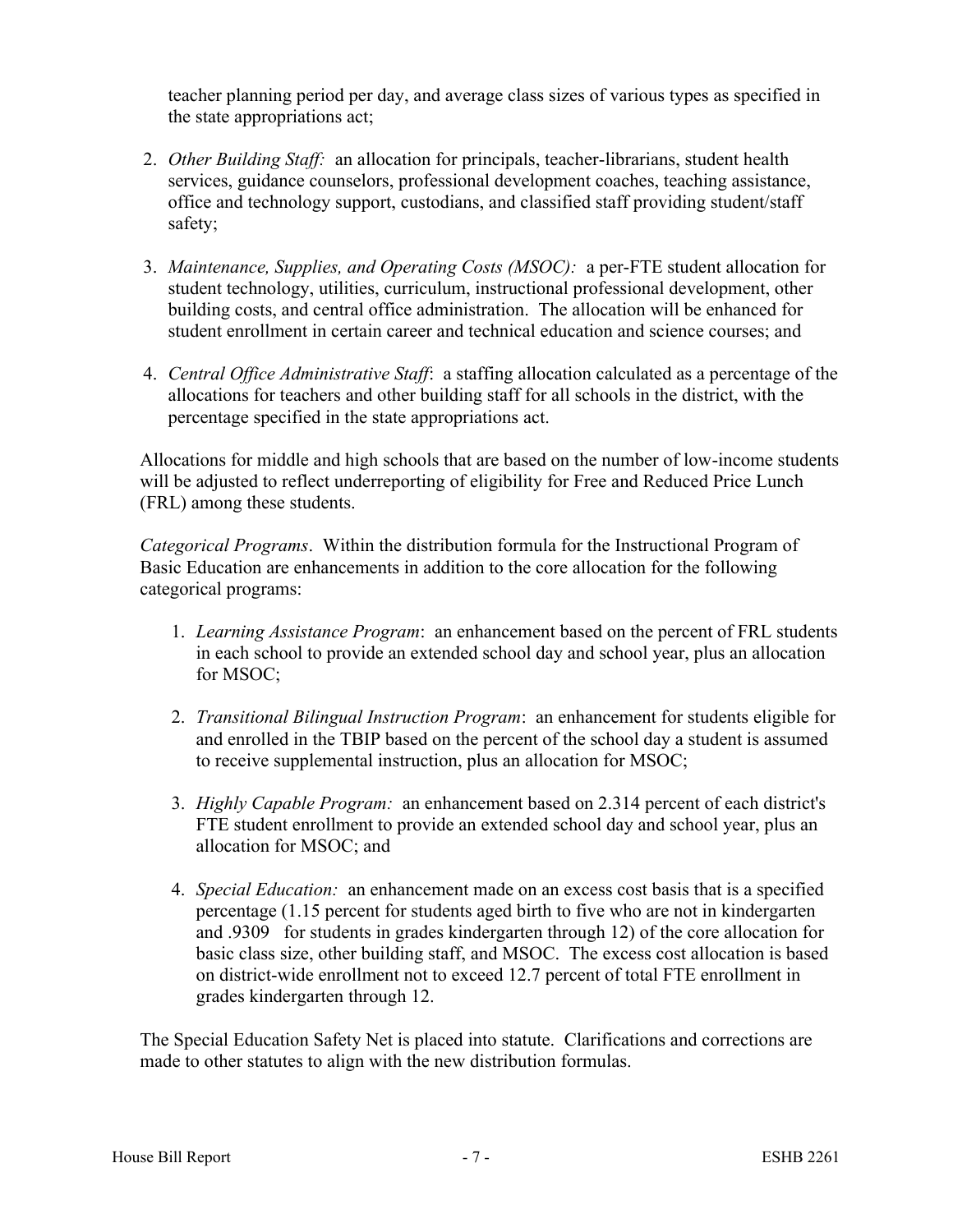*Finance Working Group.* The OFM, with assistance from the SPI, convenes a technical working group to develop the new funding formulas and propose an implementation schedule for concurrent phase-in of increased program requirements and increased funding. The working group also examines possible sources of revenue to support increased funding and presents options to the Legislature and the QEC. The working group submits its recommendations to the Legislature by December 1, 2009.

*System Capacity.* The OSPI must make biennial determinations of the education system's capacity to accommodate increased resources and report to the Legislature. "System capacity" includes capital facilities, qualified staff and the higher education system's capacity to prepare them, and data and data systems capable of helping the state allocate resources.

## Other Programs.

*Early Learning Working Group*. The Legislature finds that disadvantaged young children need supplemental instruction in preschool to assure they have the opportunity to meaningfully participate and reach the necessary levels of achievement in the regular Program of Basic Education. The Legislature intends to establish a Program of Early Learning for at-risk children and intends to include it within the overall Program of Basic Education.

The OSPI, with assistance from the DEL, convene a technical working group to continue developing a proposal for a statewide Washington Head Start Program. The working group:

- recommends eligibility criteria focusing on children aged 3 and 4 considered most atrisk;
- � develops options for a mixed service delivery system;
- � develops options for shared governance including the DEL and the SPI;
- � recommends parameters and minimum standards; and
- � continues development of a statewide kindergarten assessment process.

The working group submits progress reports to the QEC by September 1, 2010, and September 1, 2011, with a final report due by September 1, 2012.

*Graduation Requirements.* The SBE must forward any proposed changes to minimum high school graduation requirements to the legislative education committees and the QEC, and the Legislature must be provided an opportunity to act before changes are adopted. Changes with a fiscal impact on school districts take effect only if formally authorized and funded by the Legislature.

*Highly Capable.* The Legislature finds that, for highly capable students, access to accelerated learning and enhanced instruction is access to a Basic Education. The Legislature does not intend to prescribe a single method to identify highly capable students. Instead, the Legislature intends to allocate funding based on 2.314 percent of each school district's population and authorize districts to identify through multiple, objective criteria those students eligible to receive accelerated learning and enhanced instruction through the Highly Capable Program of the district. Access to the Highly Capable Program does not constitute an individual entitlement for any particular student. A Safety Net process is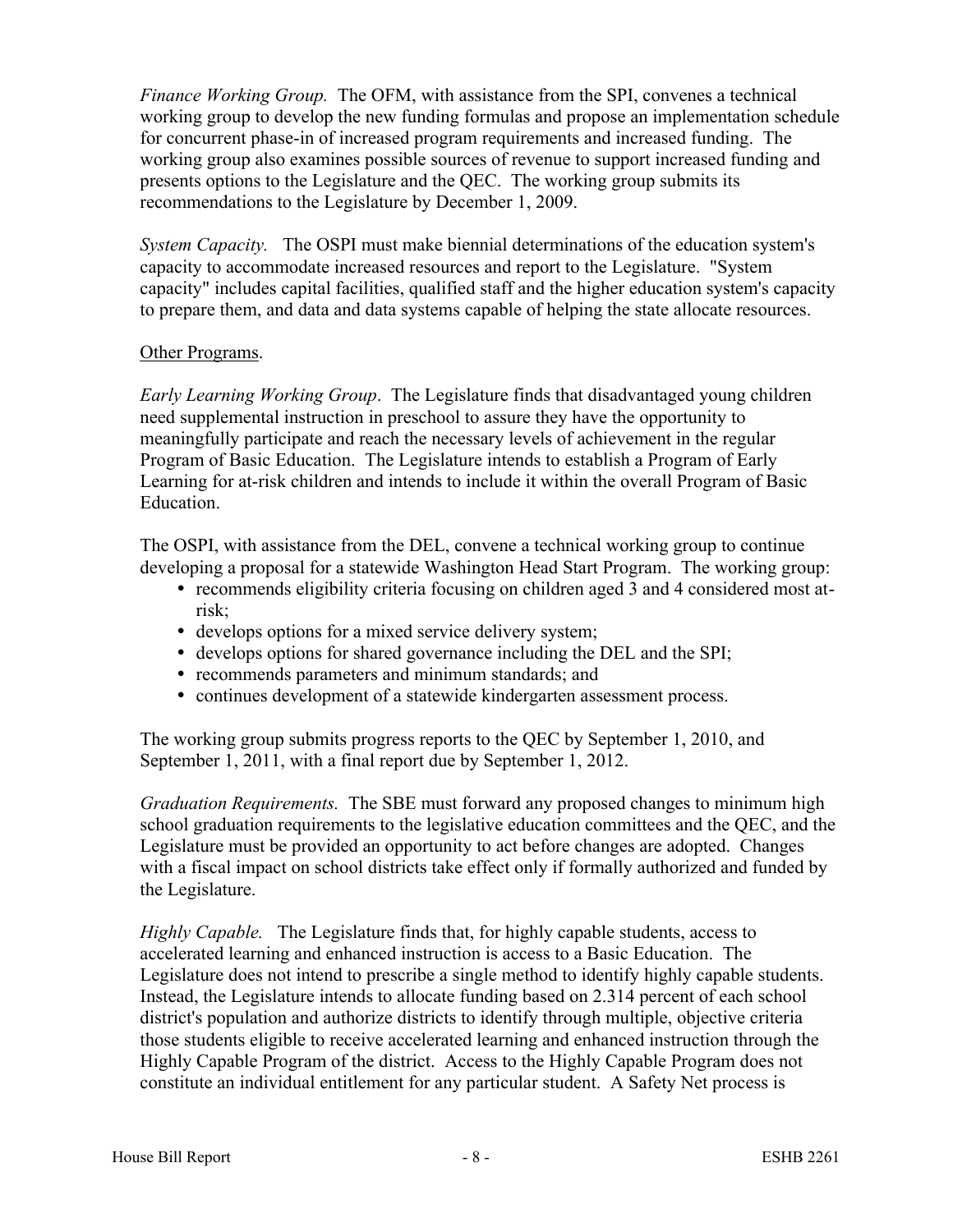created for districts with demonstrated needs for funding for Highly Capable Programs beyond amounts provided in the formula.

*Pupil Transportation.* A new pupil transportation funding formula is authorized using a regression analysis to allocate funds to school districts. The funding basis of a radius mile is removed. Ridership counts are increased to three times per year, and extended academic day transportation is included within allowable trips. Implementation of the formula is phased-in beginning with the 2013-14 school year, and a method of allocating any increased funding during the phase in period is specified.

Efficiency reporting also begins in the 2013-14 school year. Individual reviews will be conducted on districts with 90 percent or less efficiency. A report summarizing the efficiency reviews and resulting changes made by districts must be submitted to the Legislature by December 1 of each year.

### Other Topics.

*Certification*. By January 1, 2010, the PESB must adopt articulated standards for effective teaching that are evidence-based, measurable, associated with improved student learning, and calibrated on a career continuum. To the extent possible, the PESB must incorporate standards for cultural competency.

Also by January 1, 2010, the PESB must:

- adopt a definition of "master teacher," consistent with and including certification by the National Board for Professional Teaching Standards;
- submit an update on implementation of the uniform external assessment for professional certification;
- � develop a proposal for a uniform classroom-based means of evaluating teacher effectiveness at preservice, to be used during student teaching. The assessment must include a common and standardized rubric for determining performance and use multiple measures of classroom performance, artifacts, and student work. The proposal must establish a timeline for when the assessment would be required, taking into account the capacity of the education system to accommodate a new assessment;
- recommend the length of time that a residency certificate is valid and the time period for professional certification; and
- � estimate the costs and authority needed to implement these provisions.

Beginning no earlier than September 1, 2011, professional certification will be based on two years of successful teaching experience and the results of the external assessment, and may not require candidates to enroll in a professional certification program. Beginning July 1, 2011, residency certificate programs must demonstrate how the program produces effective teachers.

*Compensation Working Group.* The OFM, with assistance from the OSPI, convenes a working group beginning July 1, 2011, to recommend the details of an enhanced salary allocation model that aligns educator certification with the compensation system. Recommendations from the working group must include:

• reducing the number of tiers in the salary allocation model;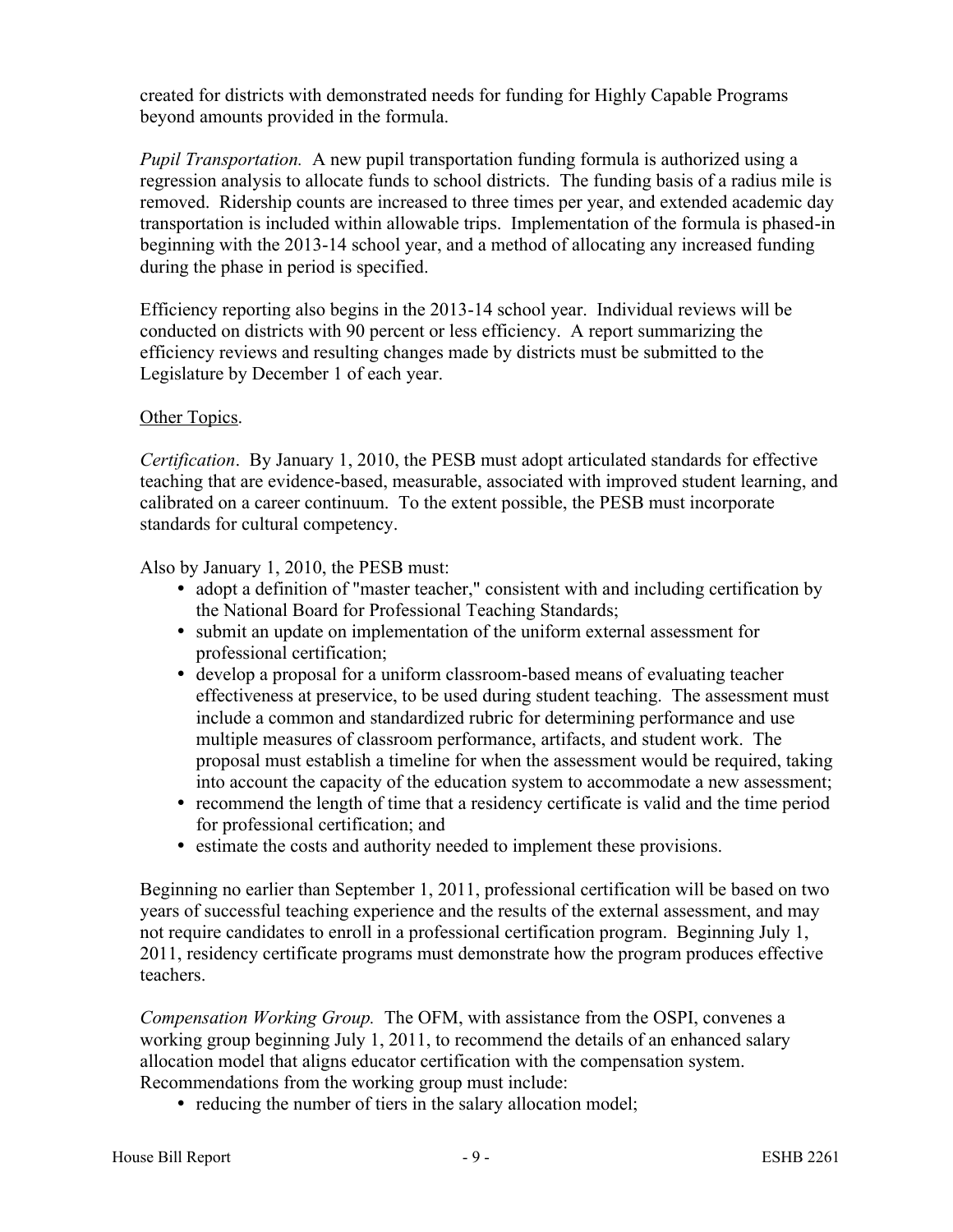- � accounting for geographic and labor market adjustments;
- the role and types of bonuses;
- � accomplishing salary equalization over a set period of years; and
- fiscal estimates to implement the recommendations, including permanently grandfathering current staff on the current schedule.

The working group must also conduct or contract for a comparative labor market analysis of salaries and other compensation for specified groups of educators and school staff. The working group makes an initial report to the Legislature by December 1, 2012.

A statute regarding LID is amended so that school districts are eligible to receive funding that is limited to specific activities related to student learning.

*Local Funding Working Group*. The Legislature finds that the value of permitting local levies to support public schools must be balanced with the value of equity and fairness to students and taxpayers. Local finance through levies and the LEA are key components of the overall system of financing public schools even though they are outside the definition of Basic Education. The OFM, with assistance from the OSPI, convenes a working group beginning July 1, 2010, to develop options for a new system of supplemental funding through local school levies and the LEA. The working group must recommend a phase-in plan that ensures no school district suffers a decrease in funding from one year to the next due to implementation of the new system. A report to the Legislature is due December 1, 2011.

*Education Data Improvement System*. It is the Legislature's intent to establish a comprehensive K-12 data improvement system for financial, student, and educator data. The objective of the system is outlined. It is the further intent to provide independent review and evaluation of the system by the OFM Data Center.

It is the Legislature's intent that the K-12 data improvement system include the following:

- � comprehensive educator and student information, with numerous variables specified;
- capacity to link educator assignment and certification information, and educator information with student information;
- � common coding of courses and major areas of study;
- � a common, standardized structure for reporting the costs of programs;
- � separate accounting of state, federal, and local revenues and costs;
- � information linking state funding formulas to school district budgeting and accounting;
- � information that is centrally accessible and updated regularly; and
- an anonymous copy of data that is updated at least quarterly and made available to the public.

To the extent data is available, the OSPI must make various specified reports available on the Internet, which must be run on-demand against current data or run on the most recent data. The reports include: various measures of spending per student and by student, estimated according to a specified algorithm; improvement on statewide assessments, computed as specified; and various calculations of student to teacher ratios.

A K-12 Data Governance Group (Governance Group) is established within the OSPI to: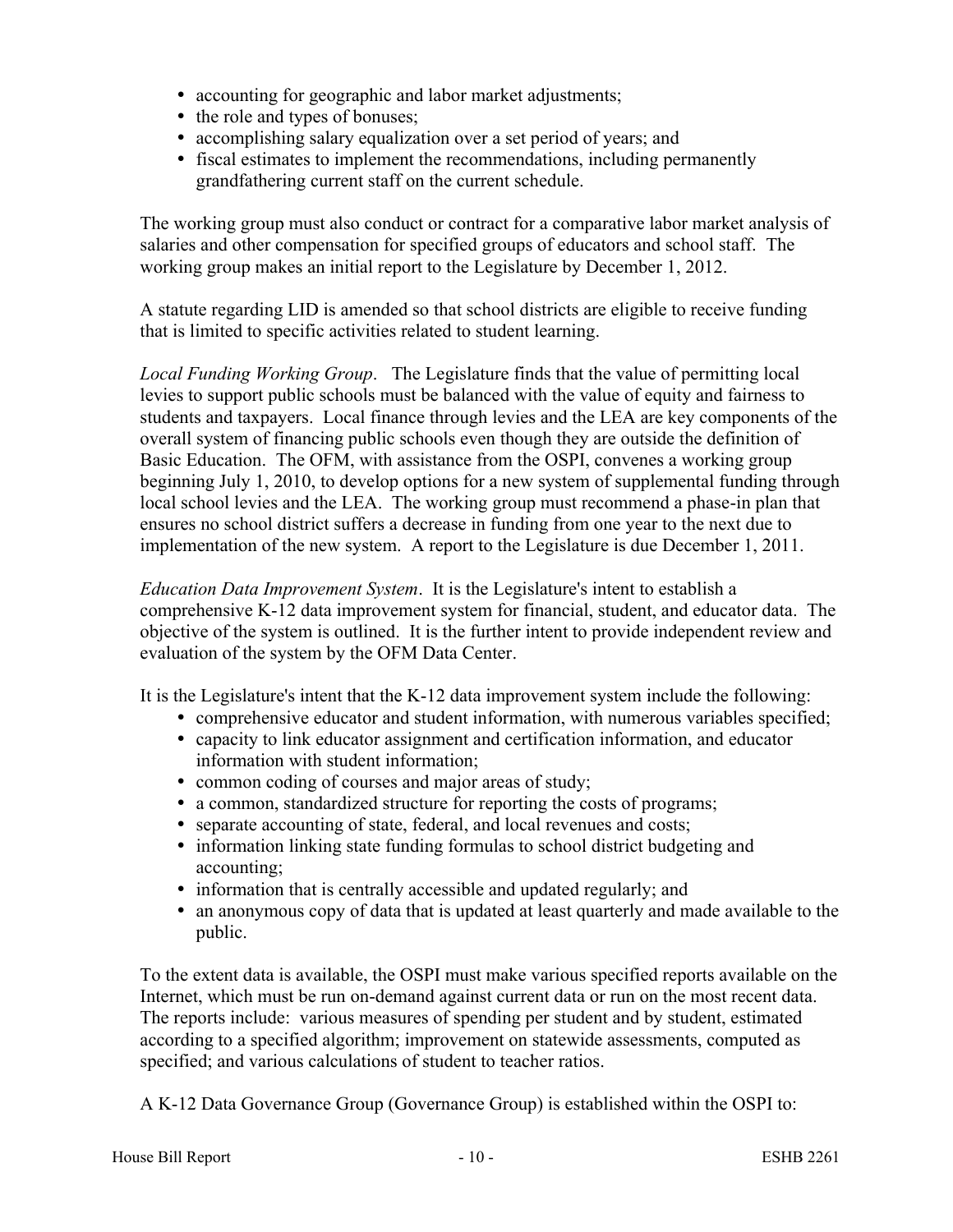- � create a comprehensive needs requirement document detailing the specific information and technical capacity needed by districts to meet the Legislature's expectations for a K-12 data improvement system;
- � conduct a gap analysis of current and planned information;
- � focus on financial and cost data necessary to support new K-12 financial models and on assuring the capacity to link data across systems;
- � define the operating rules and governance structure for K-12 data collection, as specified; and
- � establish minimum standards for K-12 data systems, as specified.

The OSPI must submit a preliminary report to the Legislature by November 15, 2009, and a final report by September 1, 2010.

The Data Center must identify critical research and policy questions and the data needed to address them. Annually, the Data Center provides a list of data elements and quality improvements to the Governance Group. Within three months of receiving the list, the Governance Group returns a feasibility analysis, and the Data Center submits a recommendation to the Legislature for any statutory changes or financial resources needed to collect or improve the data. The Data Center and the OSPI must take all actions necessary to secure federal funds to implement these provisions.

*Shared Accountability.* The Legislature finds that comprehensive finance reform must be accompanied by a new mechanism for defining relationships and expectations for the state, school districts, and schools. The Legislature intends to develop a proactive, collaborative system in which the state and school districts share accountability for supporting continuous improvement and achieving state standards.

The SBE is directed to continue development of an accountability framework that creates a unified system of support for schools. The SBE must develop an accountability index based on student growth using fair, consistent, transparent criteria and multiple indicators including graduation rates and assessment results. Once the index has identified schools needing assistance, a more thorough analysis will be done that includes examination of state resources, achievement gaps, and community support.

Based on the accountability index and in consultation with the OSPI, the SBE must develop a proposal and timeline for implementing a comprehensive system of voluntary support and assistance, taking into account the capacity limitations of the K-12 system. The proposal and timeline must be submitted to the Legislature for review before being implemented, and changes with a fiscal impact on school districts take effect only if authorized by the Legislature.

The SBE also develops a proposal and timeline for a more formalized comprehensive system targeted to those that have not demonstrated improvement in a voluntary system and also taking into account the capacity limitations of the K-12 system. The proposal takes effect only if formally authorized by the Legislature and includes:

- an academic performance audit conducted by peer review teams;
- corrective action plans, which would be developed by local school boards, be subject to approval by the SBE, and become binding on the school districts; and